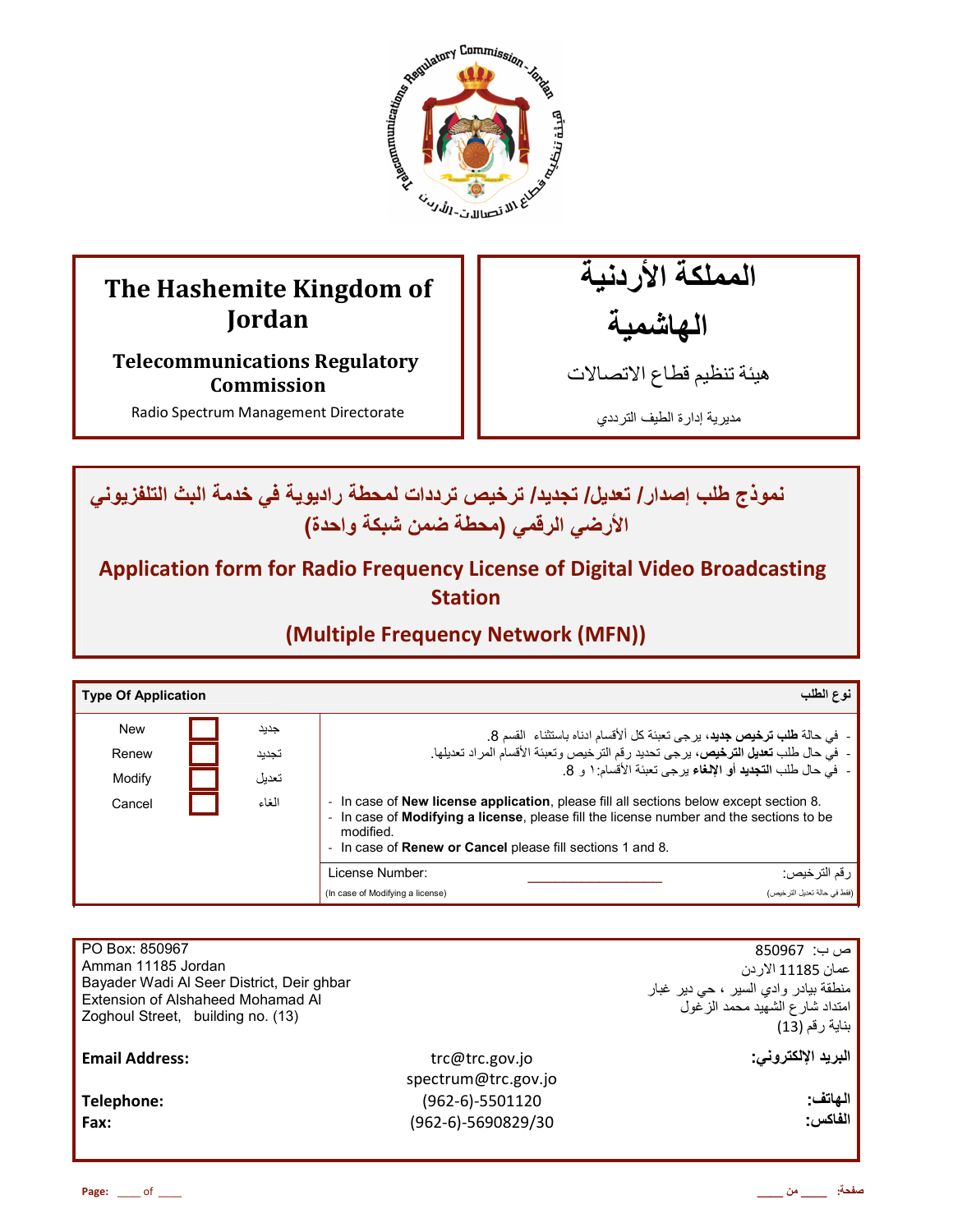

#### **Radio Spectrum Management Department**

نموذج طلب إصدار / تعديل/ تجديد/ ترخيص ترددات لمحطة راديوية في خدمة البث التلفزيوني الأرضي الرقمي <mark>(محطة ضمن شبكة واحدة)</mark> **Application form for Radio Frequency License of Digital Video Broadcasting**

**( Multiple Frequency Network (MFN)**

رم رg' دم اط+ب: **\_\_\_\_\_\_\_\_\_\_\_\_\_\_\_\_\_\_\_\_\_\_** :number Reference Applicant

| l1.<br>Administrative Information (to be filled by Applicant)                                                                                                                                                                                               |                                                                                                                                                                                                                                                                                                                                  |                |                   | معلومات ادارية (تعبأ من قِبل مُقدم الطلب) |  |                  |
|-------------------------------------------------------------------------------------------------------------------------------------------------------------------------------------------------------------------------------------------------------------|----------------------------------------------------------------------------------------------------------------------------------------------------------------------------------------------------------------------------------------------------------------------------------------------------------------------------------|----------------|-------------------|-------------------------------------------|--|------------------|
| 1.1                                                                                                                                                                                                                                                         | اسم المرخص له / Licensee Name                                                                                                                                                                                                                                                                                                    |                |                   |                                           |  |                  |
| رمز المستخدم / User ID<br>1.2<br>(Fill "Applicant Identification form", in case you are a new applicant or you do not have<br>vour User ID) /<br>(الرجاء تعبئة "طلب تحديد هوية مقدم الطلب " في حال كنت تقدم طلب لأول مرة أو لا تعرف ر مز المستخدم الخاص بك) |                                                                                                                                                                                                                                                                                                                                  |                |                   |                                           |  |                  |
| 1.3                                                                                                                                                                                                                                                         | الشخص المخول بالتوقيع / Authorized Person                                                                                                                                                                                                                                                                                        |                |                   |                                           |  |                  |
| 1.4                                                                                                                                                                                                                                                         | المسؤول التقني / Technical Contact                                                                                                                                                                                                                                                                                               |                |                   |                                           |  |                  |
|                                                                                                                                                                                                                                                             | أتعهد بأن المعلومات المذكورة في هذا الطلب وأيّ معلومات أخرى مرفقة به، هي معلومات صحيحة. كما أنني أتعهد بأنني اطلعت على جميع القوانين والقرارات<br>والشروط المنظمة للترخيص الراديوي والتي يجب على الإلتزام بها لحين صدور هذا الترخيص.                                                                                             |                |                   |                                           |  |                  |
|                                                                                                                                                                                                                                                             | I certify that the information on this form and any other information given in support of this application are correct. I also certify that I<br>have read the TRC Regulations and the licensing terms and conditions Specified by the TRC which I shall abide by throughout the<br>process until issuance of the radio license. |                |                   |                                           |  |                  |
|                                                                                                                                                                                                                                                             |                                                                                                                                                                                                                                                                                                                                  |                |                   |                                           |  |                  |
|                                                                                                                                                                                                                                                             | Date Of Submission:                                                                                                                                                                                                                                                                                                              |                | تاريخ تقديم الطلب | Signature/Seal:                           |  | النّو قيع/الختم: |
|                                                                                                                                                                                                                                                             |                                                                                                                                                                                                                                                                                                                                  | dd / mm / yyyy |                   |                                           |  |                  |

| 2.<br>For Administrative use Only |                                                                                        |                |                                | للاستخدام الادار ي <u>فقط</u> |          |  |
|-----------------------------------|----------------------------------------------------------------------------------------|----------------|--------------------------------|-------------------------------|----------|--|
| 2.1                               | TRC Reference Number/ المرجع                                                           |                |                                |                               |          |  |
| 2.2                               | Name of TRC Employee who received the application/<br>إسم موظف الهيئة الذي استلم الطلب |                |                                |                               |          |  |
| Date of Application<br>receipt:   |                                                                                        | dd / mm / yyyy | Signature   تاريخ استلام الطلب |                               | التوقيع: |  |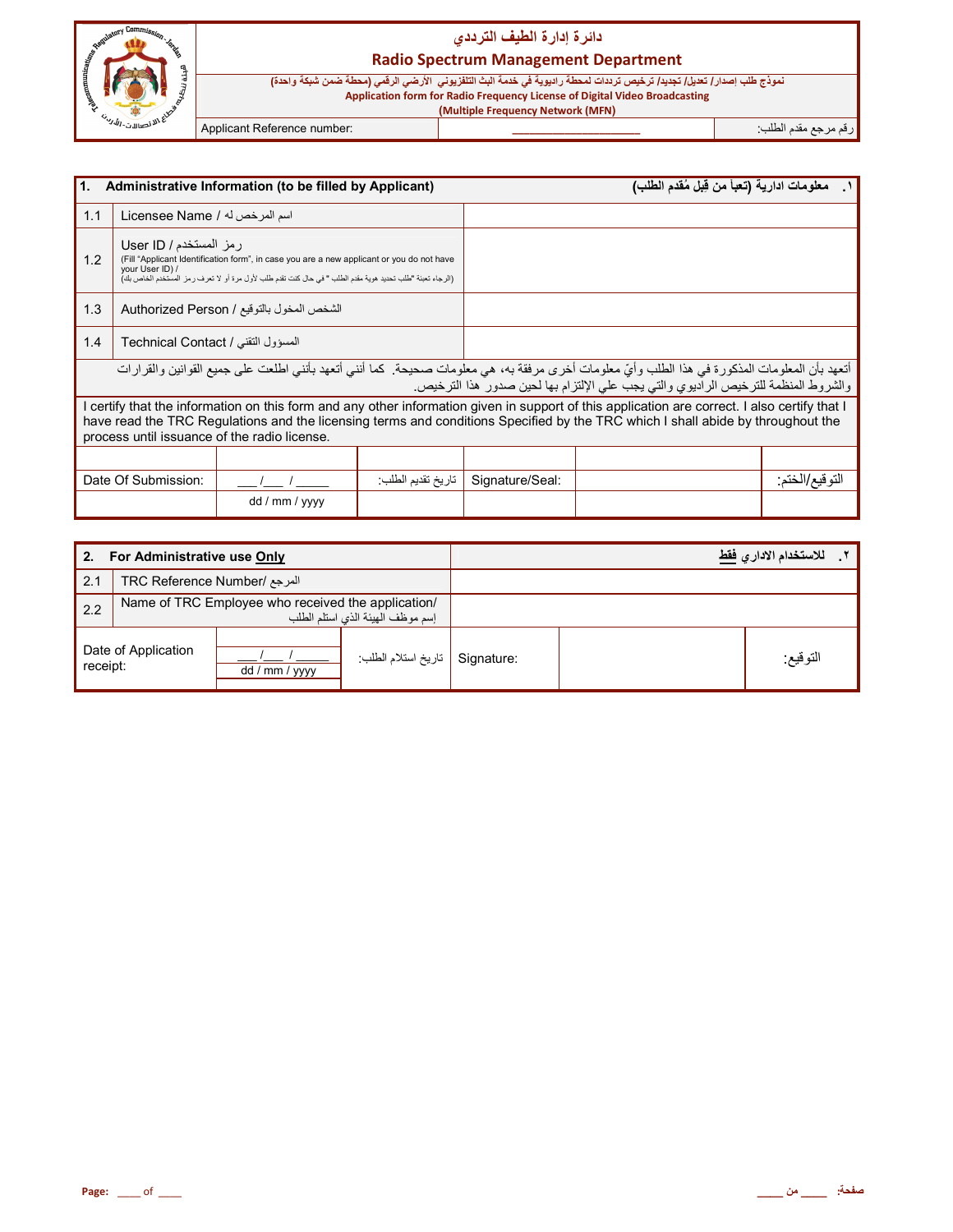

**Radio Spectrum Management Department** 

نموذج طلب إصدار / تعديل/ تجديد/ ترخيص ترددات لمحطة راديوية في خدمة البث التلفزيوني الأرضي الرقمي (محطة ضمن شبكة واحدة) مستعدد المستعدد المستعدد المستعدد المستعدد المستعدد المستعدد المستعدد المستعدد المستعدد المستعدد المستعدد المس<br>Application form for Radio Frequency License of Digital Video Broadcasting<br>Multiple Frequency Network (MFN)

Applicant Reference number:

رقم مرجع مقدم الطلب:

| l3. | <b>Geographical information</b> | المعلومات الجغرافية<br>$\mathbf{r}$ |
|-----|---------------------------------|-------------------------------------|
| 3.1 | Site name / اسم الموقع          |                                     |
| 3.2 | رمز الموقع / Site code          |                                     |
| 3.3 | عنوان المحطة / Station Address  |                                     |
| 3.4 | خط الطول / Longitude            | Е<br>Deg.<br>Min.<br>Sec.           |
| 3.5 | خط العرض / Latitude             | N<br>Deg.<br>Min.<br>Sec.           |

| 4.  | منطقة الخدمة<br><b>Area of Service</b><br>$\cdot$ .            |                                                                                                                                                                                                   |  |  |  |
|-----|----------------------------------------------------------------|---------------------------------------------------------------------------------------------------------------------------------------------------------------------------------------------------|--|--|--|
|     | نوع منطقة الخدمة / Service Area Type                           |                                                                                                                                                                                                   |  |  |  |
| 4.1 |                                                                | منطقة دائر بة<br>Circular Area<br>Governorate<br>المحافظة<br>Kingdom wide<br>علىي مستوى                                                                                                           |  |  |  |
|     |                                                                | (fill field   4.5)    (يرجى تعبئة الأقسام<br>يرجى عدم تعبئة<br>(برجي تعبئة القسم ٤٥)<br>(fill fields 4.2, 4.3 and 4.4)<br>(Do not fill the<br>أنناه) (الأقسام<br>4.34.2 و 4.4)<br>sections below) |  |  |  |
| 4.2 | Center of Service Area Longitude<br>خط طول محور منطقة الخدمة / | Е<br>Min.<br>Sec.<br>Deg.                                                                                                                                                                         |  |  |  |
| 4.3 | Center of Service Area Latitude /<br>خط عرض محور منطقة الخدمة  | N<br>Min.<br>Sec.<br>Deg.                                                                                                                                                                         |  |  |  |
| 4.4 | Radius of Service Area (Km) /<br>شعاع منطقة الخدمة             |                                                                                                                                                                                                   |  |  |  |
| 4.5 | المحافظة / Governorate                                         |                                                                                                                                                                                                   |  |  |  |

| 5.  | <b>Station Specific Technical Information</b>                                            | 0 . تفاصيل المعلومات التقنية لكل محطة                  |
|-----|------------------------------------------------------------------------------------------|--------------------------------------------------------|
| 5.1 | Classification                                                                           | Commercial<br>Non-Commercial                           |
| 5.2 | * نوع التضمين /Modulation Type                                                           | QPSK<br>16-QAM<br>64-QAM                               |
| 5.3 | * معدل الترميز / Code Rate                                                               | 2/3<br>7/8<br>3/4<br>5/6<br>1/2                        |
| 5.4 | * نمط الإستقبال / Reception Mode                                                         | Portable indoor<br>Portable outdoor<br>Mobile<br>Fixed |
| 5.5 | * نوع قناع البث / Type of Spectrum Mask                                                  | Non Critical<br>Sensitive                              |
| 5.6 | Effective Radiated power (W)/ (W) القدرة<br>* المشعة الفعالة                             |                                                        |
| 5.7 | Antenna height AGL (m) / ارتفاع الهوائي فوق / Antenna height AGL<br>* مسّتوى الأرض (م)   |                                                        |
| 5.8 | Antenna Height above the mast base (m)<br>ارتفاع الهوائي عن قاعدة البرج أو العامود (م) / |                                                        |
| 5.9 | Antenna Mounting type / كيفية تثبيت الهوائي                                              | Green Field<br>Rooftop                                 |
|     |                                                                                          | Wall Mount<br><b>Indoor Solution</b>                   |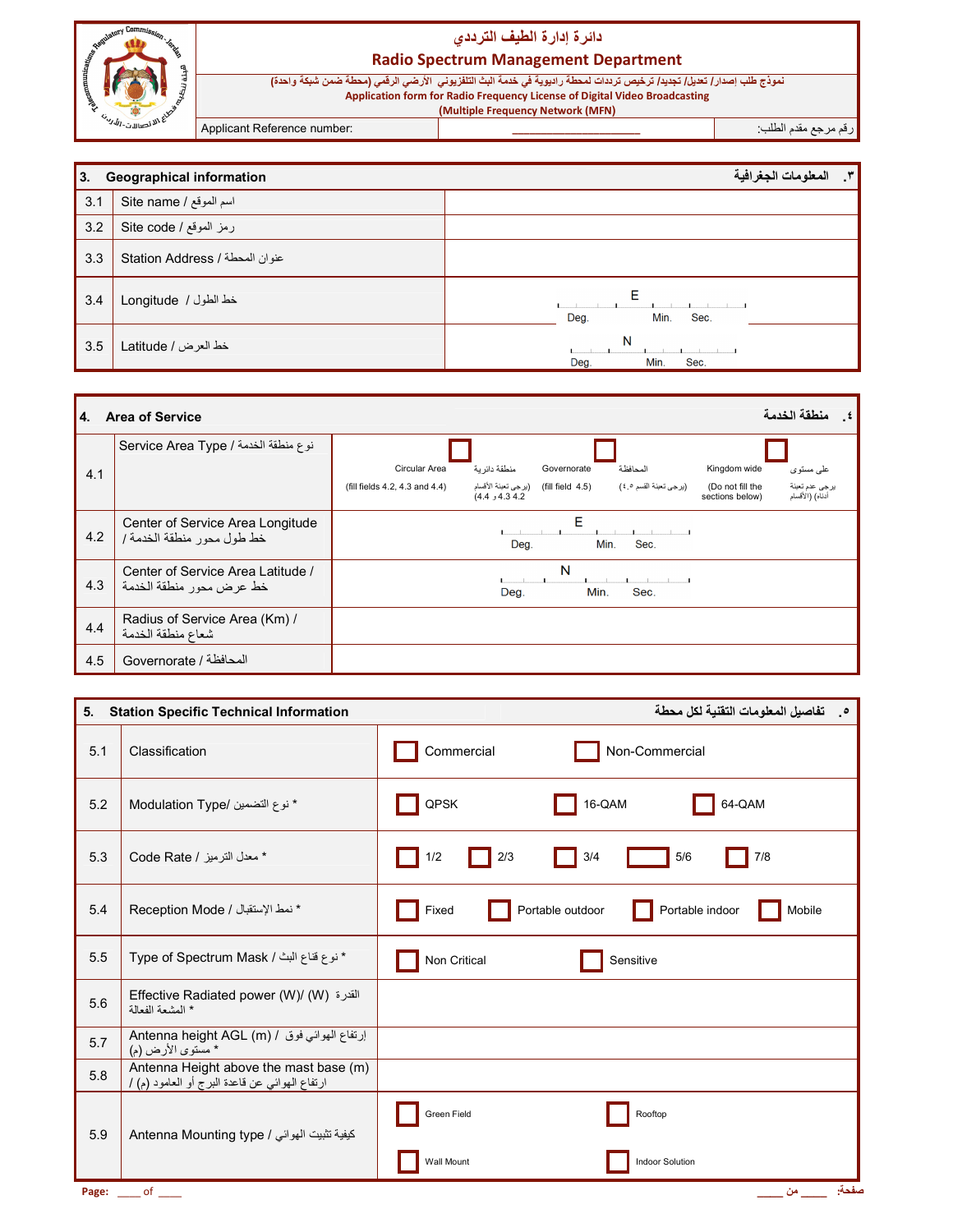

#### **Radio Spectrum Management Department**

نموذج طلب إصدار / تعديل/ تجديد/ ترخيص ترددات لمحطة راديوية في خدمة البث التلفزيوني الأرضي الرقمي (محطة ضمن شبكة واحدة) مستعدد المستعدد المستعدد المستعدد المستعدد المستعدد المستعدد المستعدد المستعدد المستعدد المستعدد المستعدد المس<br>Application form for Radio Frequency License of Digital Video Broadcasting<br>Multiple Frequency Network (MFN)

Applicant Reference number:

رقم مرجع مقدم الطلب<del>.</del>

| 6.   | <b>Equipment Details</b>                                                                                                                                                                                                                                                                                                                                                                                                                                                                                                                                                                                                                                                                                                                                                                      | ٦. تفاصيل الأجهزة                                                                                                                                                                                                                                                                                                                                                                                                                                                                                                                                                                                                                                                                                                                                                                                                                                                      |
|------|-----------------------------------------------------------------------------------------------------------------------------------------------------------------------------------------------------------------------------------------------------------------------------------------------------------------------------------------------------------------------------------------------------------------------------------------------------------------------------------------------------------------------------------------------------------------------------------------------------------------------------------------------------------------------------------------------------------------------------------------------------------------------------------------------|------------------------------------------------------------------------------------------------------------------------------------------------------------------------------------------------------------------------------------------------------------------------------------------------------------------------------------------------------------------------------------------------------------------------------------------------------------------------------------------------------------------------------------------------------------------------------------------------------------------------------------------------------------------------------------------------------------------------------------------------------------------------------------------------------------------------------------------------------------------------|
| 6.1  | Manufacturer of the main equipment/<br>* الشركة المصنِّعة للجهاز الرئيسي                                                                                                                                                                                                                                                                                                                                                                                                                                                                                                                                                                                                                                                                                                                      |                                                                                                                                                                                                                                                                                                                                                                                                                                                                                                                                                                                                                                                                                                                                                                                                                                                                        |
| 6.2  | * طراز الجهاز الرئيسي/ Model of the main equipment                                                                                                                                                                                                                                                                                                                                                                                                                                                                                                                                                                                                                                                                                                                                            |                                                                                                                                                                                                                                                                                                                                                                                                                                                                                                                                                                                                                                                                                                                                                                                                                                                                        |
| 6.3  | Manufacturer of the standby equipment/<br>الشركة المصنِّعة للجهاز الإحتياطي                                                                                                                                                                                                                                                                                                                                                                                                                                                                                                                                                                                                                                                                                                                   |                                                                                                                                                                                                                                                                                                                                                                                                                                                                                                                                                                                                                                                                                                                                                                                                                                                                        |
| 6.4  | طراز الجهاز الإحتياطي/ Model of the standby equipment                                                                                                                                                                                                                                                                                                                                                                                                                                                                                                                                                                                                                                                                                                                                         |                                                                                                                                                                                                                                                                                                                                                                                                                                                                                                                                                                                                                                                                                                                                                                                                                                                                        |
|      |                                                                                                                                                                                                                                                                                                                                                                                                                                                                                                                                                                                                                                                                                                                                                                                               |                                                                                                                                                                                                                                                                                                                                                                                                                                                                                                                                                                                                                                                                                                                                                                                                                                                                        |
| 7.   | Antenna details                                                                                                                                                                                                                                                                                                                                                                                                                                                                                                                                                                                                                                                                                                                                                                               | ٧. تفاصيل الهوائيات                                                                                                                                                                                                                                                                                                                                                                                                                                                                                                                                                                                                                                                                                                                                                                                                                                                    |
| 7.1  | * الشركة المصنعة / Manufacturer                                                                                                                                                                                                                                                                                                                                                                                                                                                                                                                                                                                                                                                                                                                                                               |                                                                                                                                                                                                                                                                                                                                                                                                                                                                                                                                                                                                                                                                                                                                                                                                                                                                        |
| 7.2  | * الطراز / Model                                                                                                                                                                                                                                                                                                                                                                                                                                                                                                                                                                                                                                                                                                                                                                              |                                                                                                                                                                                                                                                                                                                                                                                                                                                                                                                                                                                                                                                                                                                                                                                                                                                                        |
| 7.3  | * ربح الهوائي / Antenna gain (dBd)                                                                                                                                                                                                                                                                                                                                                                                                                                                                                                                                                                                                                                                                                                                                                            |                                                                                                                                                                                                                                                                                                                                                                                                                                                                                                                                                                                                                                                                                                                                                                                                                                                                        |
| 7.4  | الإستقطاب / Polarization                                                                                                                                                                                                                                                                                                                                                                                                                                                                                                                                                                                                                                                                                                                                                                      | عامودي /v – Vertical   مدموج /M - Mixed   أفقي/ H - Horizontal   أفقي                                                                                                                                                                                                                                                                                                                                                                                                                                                                                                                                                                                                                                                                                                                                                                                                  |
| 7.5A | الإتجاهية / Directivity                                                                                                                                                                                                                                                                                                                                                                                                                                                                                                                                                                                                                                                                                                                                                                       | Omni<br>Directional                                                                                                                                                                                                                                                                                                                                                                                                                                                                                                                                                                                                                                                                                                                                                                                                                                                    |
| 7.5B | In case of directional Antenna, Please fill the Antenna Radiation Pattern details below or provide a soft copy of the antenna<br>pattern txt file                                                                                                                                                                                                                                                                                                                                                                                                                                                                                                                                                                                                                                             |                                                                                                                                                                                                                                                                                                                                                                                                                                                                                                                                                                                                                                                                                                                                                                                                                                                                        |
|      | 9NH/Attenuation at different azimuths of the<br>horizontally polarized component with respect<br>to maximum e.r.p. of the horizontally polarized<br>component, dB<br>(do not fill in if the antenna is non-directional)<br>180<br>190<br>220<br>230<br>60<br>$240^{\circ}$<br>250°<br>70<br>80<br>260<br>$\Box$ . $\Box$<br>$\square \square \centerdot \square$<br>270°<br>80 <sub>e</sub><br>$\square$ .<br>$\exists$ . $\Box$<br>100°<br>$280^\circ$<br>].[<br>$\Box$<br>110 <sup>o</sup><br>$\overline{\mathcal{L}}$<br>$\exists$ . $\Box$<br>120°<br>300°<br>$\exists$ . $\Box$<br>130°<br>310 <sup>o</sup><br>$\cdot$<br>$\Box$<br>$\overline{\mathcal{L}}$<br>$\prod_{\bullet}^{140^{\circ}}$<br>$150^{\circ}$<br>330°<br>Ĩ.<br>$].\Box$<br>340°<br>160°<br>],[<br>J.L<br>170°<br>350° | 9NV/Attenuation at different azimuths of the<br>vertically polarized component with respect to<br>maximum e.r.p. of the vertically polarized<br>component, dB<br>(do not fill in if the antenna is non-directional)<br>180<br>190<br>200<br>210<br>220<br>50<br>230<br>60°<br>$240^\circ$<br>70 <sup>o</sup><br>250°<br>80°<br>260°<br>$\square$ . $\square$<br>$\sqcup\hspace{-0.14cm}\sqcup\hspace{-0.14cm}\sqcup$<br>270°<br>80 <sub>e</sub><br>$\square$ . $\square$<br>्री<br>100°<br>$280^\circ$<br>$\Box.$<br>$\Box. \Box$<br>$\overline{\mathcal{L}}$<br>110 <sup>o</sup><br>O.C<br>300°<br>120°<br>$\Box. \Box$<br>310 <sup>o</sup><br>130°<br>$\Box.$<br>$\Box. \Box$<br>$\frac{320^{\circ}}{\cdot}$<br>$\overline{\mathbf{L}}$<br>$\overline{\mathbb{R}}$<br>$\overline{\mathbf{R}^{\text{5}}$<br>160°<br>$\frac{340^{\circ}}{2}$<br>170°<br>350°<br>$\Box$ |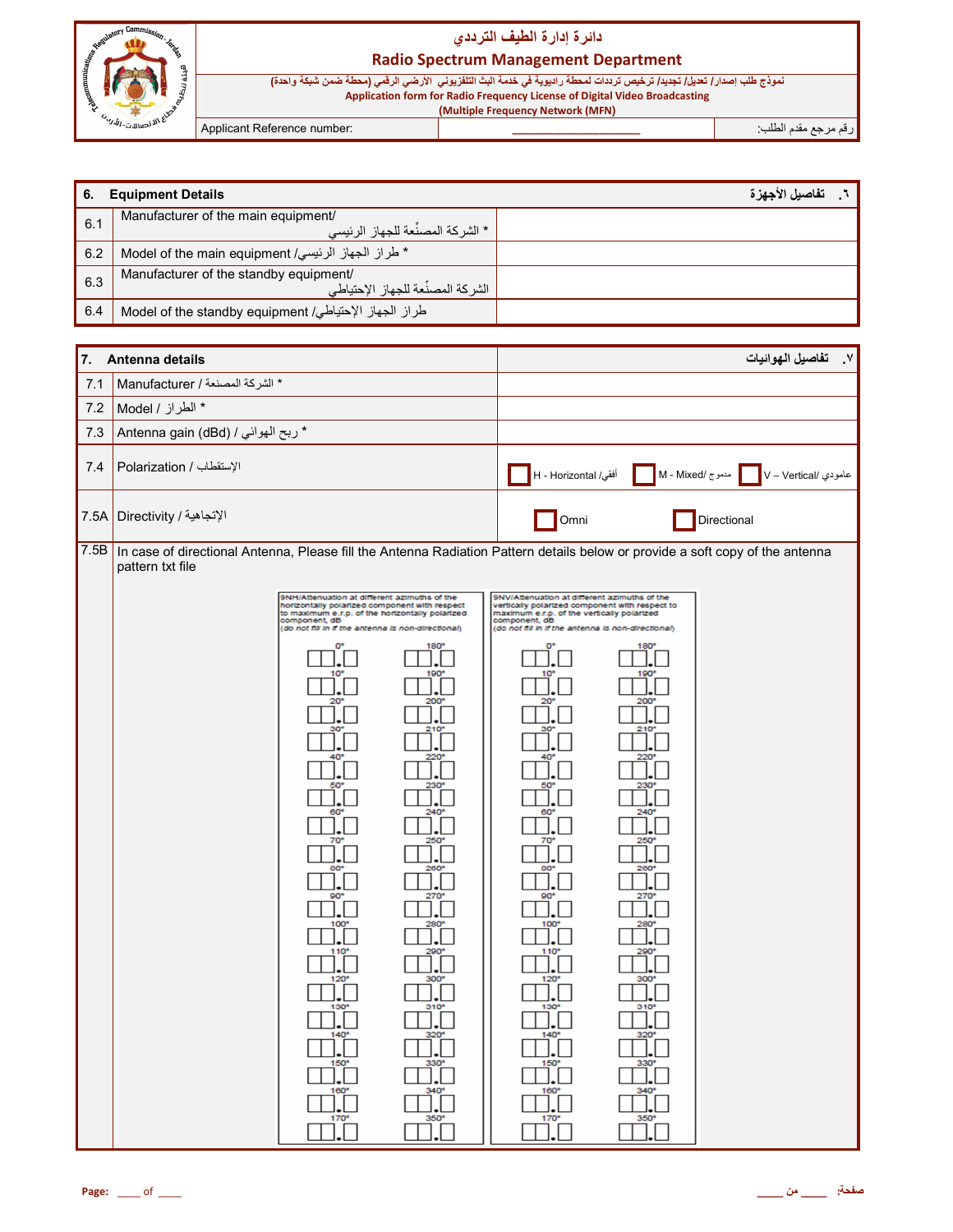

#### **Radio Spectrum Management Department**

نموذج طلب إصدار / تعديل/ تجديد/ ترخيص ترددات لمحطة راديوية في خدمة البث التلفزيوني الأرضي الرقمي (محطة ضمن شبكة واحدة) Application form for Radio Frequency License of Digital Video Broadcasting<br>(Multiple Frequency Network (MFN)

Applicant Reference number:

| 8.   | <b>License(s) List</b>                        |                      | ۸. قائمة التراخيص<br>(تعبأ فقط في حالة التجديد أو الغاء) |
|------|-----------------------------------------------|----------------------|----------------------------------------------------------|
|      | (fill only in case of Renew or Cancel)<br>8.1 | 8.2                  |                                                          |
| $\#$ | License Number/                               | Expiry Date /        |                                                          |
|      | رقم الترخيص                                   |                      | تاريخ انتهاء الصلاحية                                    |
|      |                                               | $\sqrt{2}$           |                                                          |
|      |                                               |                      |                                                          |
|      |                                               |                      |                                                          |
|      |                                               |                      |                                                          |
|      |                                               |                      |                                                          |
|      |                                               |                      |                                                          |
|      |                                               |                      |                                                          |
|      |                                               |                      |                                                          |
|      |                                               |                      |                                                          |
|      |                                               |                      |                                                          |
|      |                                               |                      |                                                          |
|      |                                               |                      |                                                          |
|      |                                               |                      |                                                          |
|      |                                               |                      |                                                          |
|      |                                               |                      |                                                          |
|      |                                               |                      |                                                          |
|      |                                               |                      |                                                          |
|      |                                               |                      |                                                          |
|      |                                               |                      |                                                          |
|      |                                               |                      |                                                          |
|      |                                               |                      |                                                          |
|      |                                               |                      |                                                          |
|      |                                               |                      |                                                          |
|      |                                               |                      |                                                          |
|      |                                               |                      |                                                          |
|      |                                               | $\prime$<br>$\prime$ |                                                          |

#### Remarks:

If needed, please use more than one copy of this page.  $\blacksquare$ 

<mark>ملاحظات:</mark><br>- عند الحاجة يرجى استعمال أكثر من نسخة من هذه الصفحة.